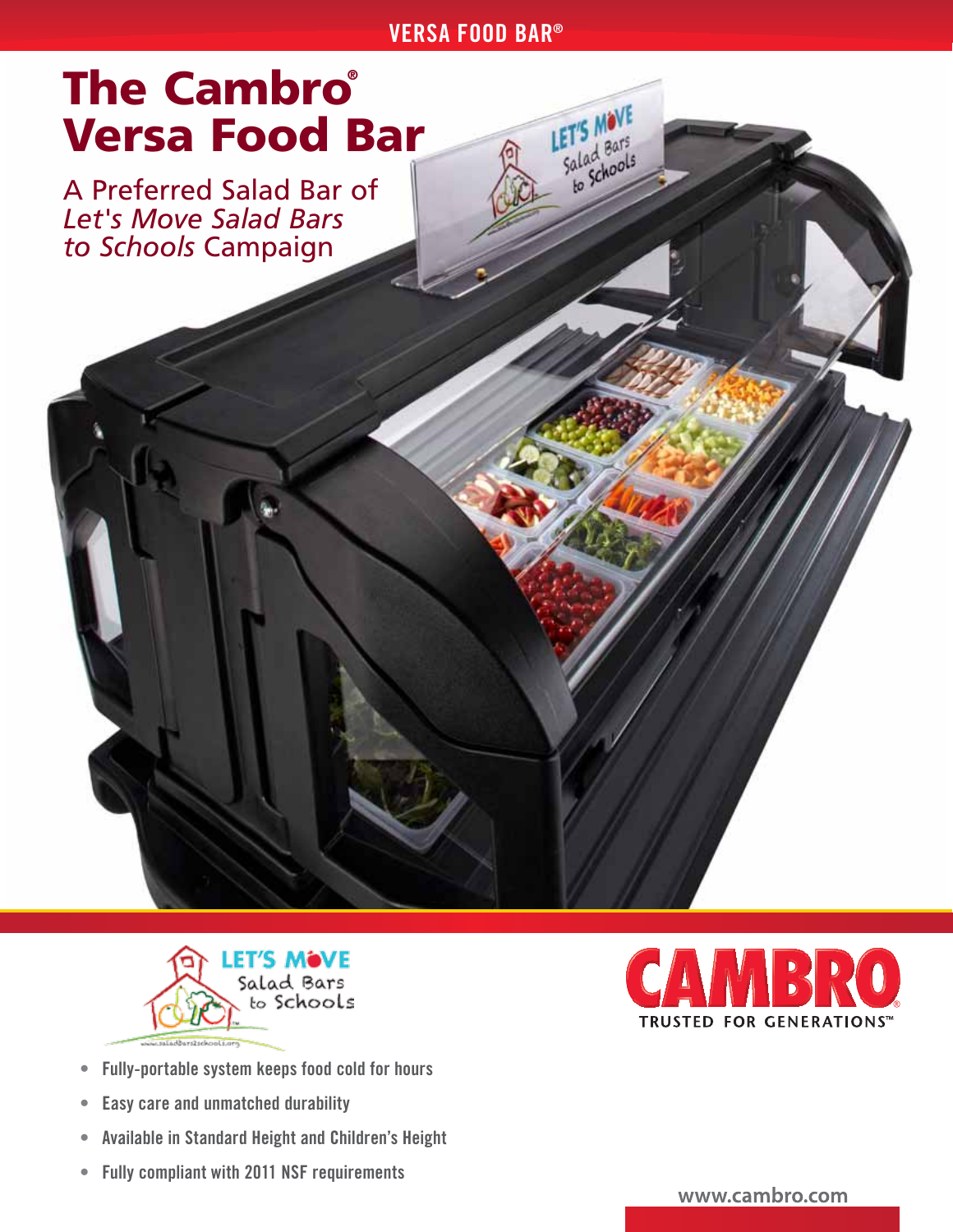## Creating Passion for Fresh, Healthy Foods to Launch a Lifetime of Healthy Choices

The 2011 NSF certified Versa Food Bar® is a preferred food bar of *Let's Move Salad Bars to Schools* campaign. This fully-portable, non-electrical and self-service designed food bar is easy to assemble. Durability is built into the food bar and each item that is a part of the food bar package. The salad bar is 82" long and available in two heights: 30" tall to the food wells (elementary school) or 36" tall (standard height).

The USDA guidelines support salad bars in every school K-12.

### The *Let's Move Salad Bars to Schools* Pan Configurations

The Versa Food Bar can be configured with a variety of pans, crocks and bowls. A sample configuration made of components from *Let's Move Salad Bars to Schools* package:



### Buffet Camchillers®

Extend safe, cold holding time without ice. Helps maintain safe temperatures for up to 4 hours. Designed to hold a 4" deep pan with maximum surface contact. Simply freeze overnight and place inside Versa Food Bar. Camchillers inter-stack for easy storage.



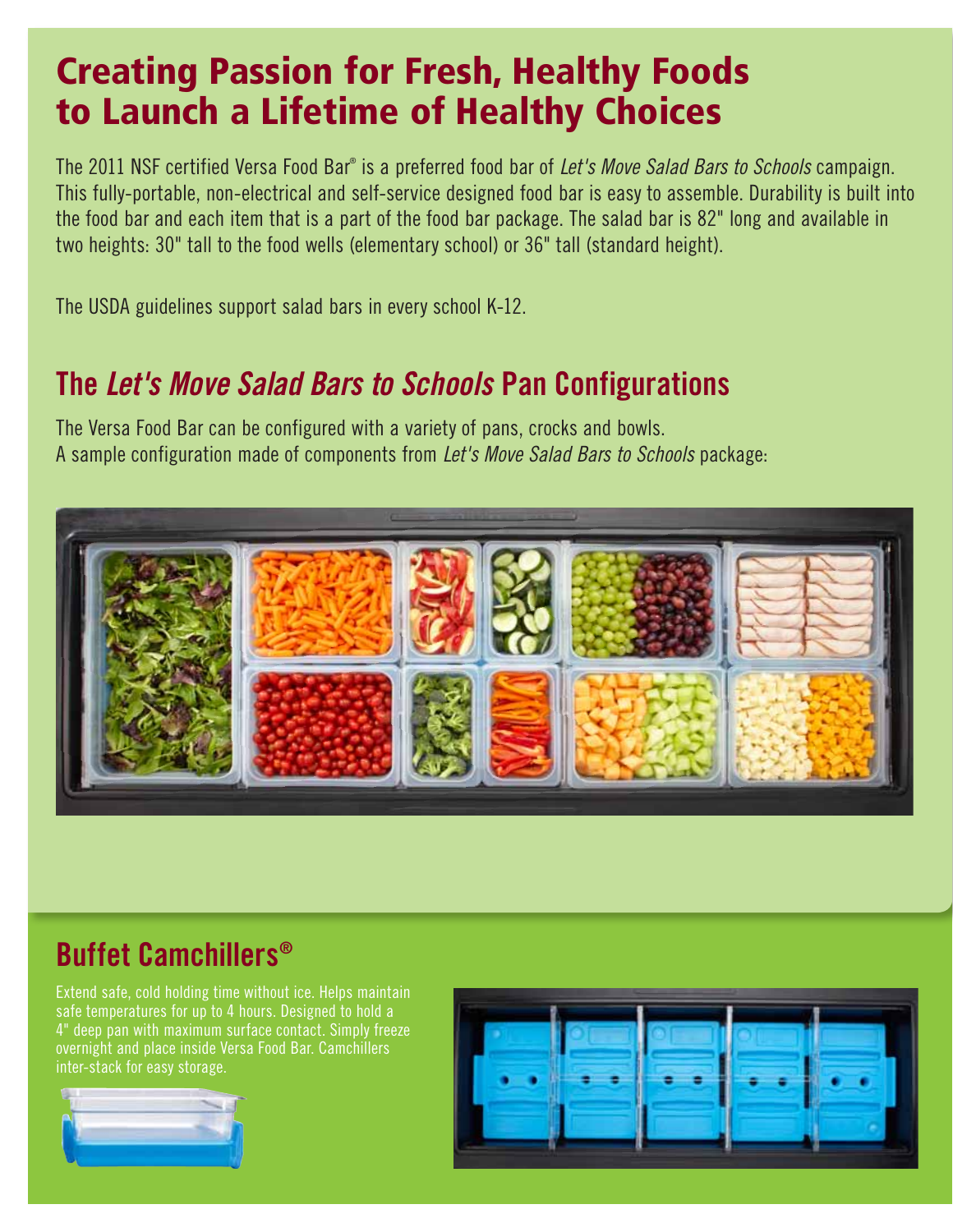#### Translucent Polypropylene Food Pans

Durable, translucent polypropylene material allows for content visibility and withstands temperature ranges from -40°F to 160°F (-40°C to 70°C).



Dual Tray Rails

Tray Rails fold down for

**Tongs** 

9" Scalloped Tongs make items easy to grip.

#### **Merchandising** Sign Holder\*

The merchandising sign holder gets attention! Show your support for the campaign.

\*Option. Additional Costs.

## **Portability Redefined**

A food service operator can set-up or knock-down the sneeze guards and tray rails for transport or storage in only 30 seconds!

Ergonomic, molded-in handles on both sides ensure easy maneuvering.

Easily fits through a standard 36" doorway with the sneeze guards and tray rails knocked down.



#### 62 ⁄4" High

25% More Space

321 ⁄2" Wide



LET'S MOVE Salad Bars to Schools